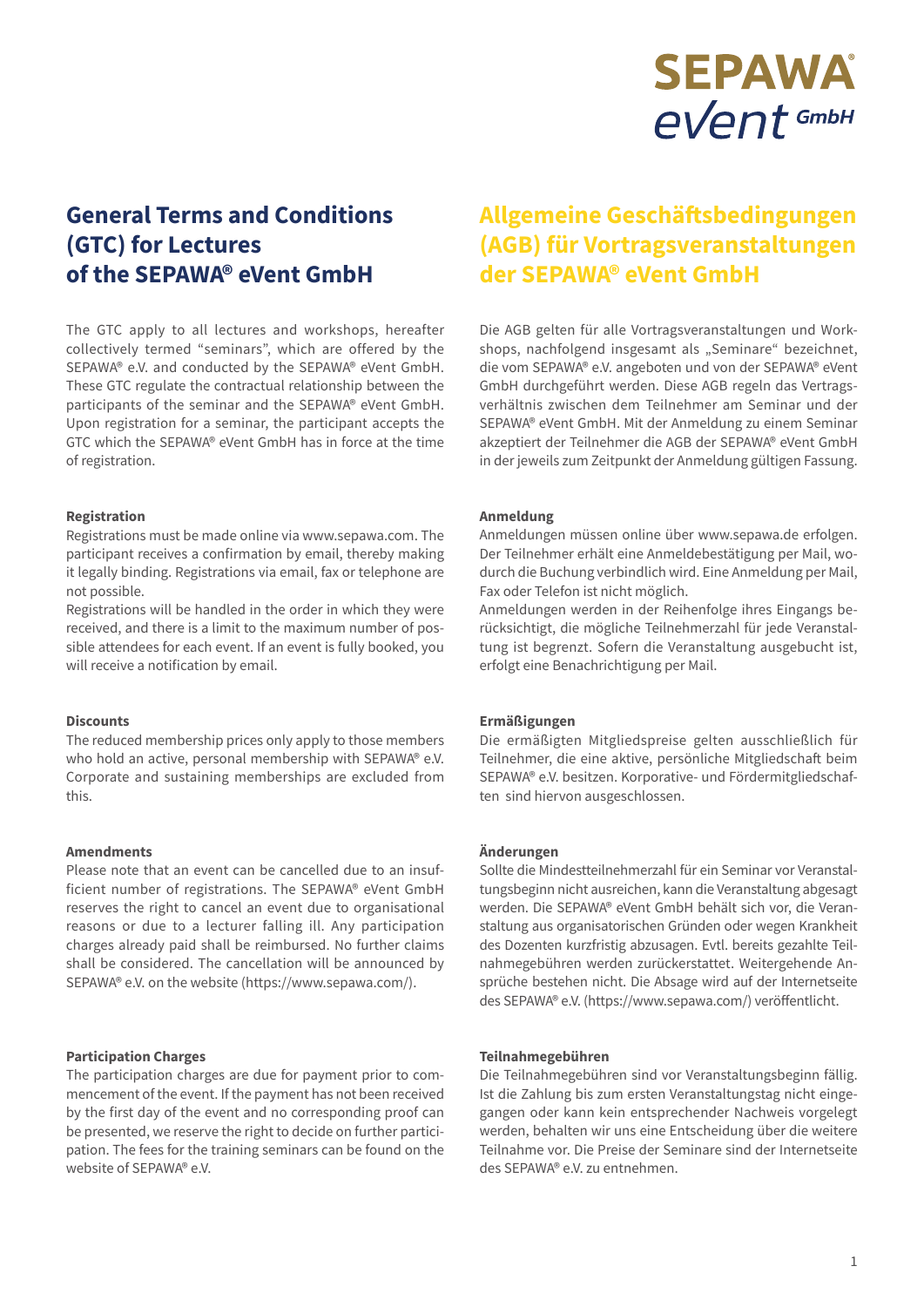# **SEPAWA eVent** GmbH

### **Cancellation Policy**

A free cancellation is possible until up to 20 working days before the start of the event. After expiry of this period, either a substitute participant must be provided, or 100% of the total amount will be payable. In case of no-show or abandonment, the fee will be due in full. If participation is rendered impossible due to health reasons, the fee can only be refunded upon presentation of a medical certificate.

#### **Copyright**

The presentation materials are then handed out to the participant by the respective lecturer for the exclusive and non-transferable personal use. These are protected by copyright. Any use outside the tight limits set by the copyright law and without the consent of SEPAWA® eVent GmbH or the respective author is inadmissible and punishable. This particularly applies to copies, translations and the use outside the lecture event. Audio or visual recordings during the events are not permitted. All rights are reserved to SEPAWA® eVent GmbH.

#### **Liability**

We assume liability for damages which we are representing up to the amount of the typical risk of damage associated with the fulfillment of the contract. Any further liability shall be excluded. For any damage ocurring to the participant within the seminar rooms, the SEPAWA® eVent GmbH is only liable if the organization or a natural person acting on the organization's instructions can be accused of intent or gross negligence. Claims under the Product Liability Act remain unaffected.

#### **Photographs, Illustrations, Films**

Advertising photographs, illustrations or filming of persons or exhibition items within the exhibition area is only permitted by persons with valid identification issued by the event organizer.

The event organizer is entitled to arrange for photographs, illustrations and filming of exhibition sets and booths as well as of the exhibited items and to use the same for advertising purposes or press releases. The exhibitor/attendee shall be excluded from making objections to the same for any reason whatsoever. The same also applies to pictures taken by the press or television with the consent of the event organizer. Photographs, illustrations and films compiled by the event organizer shall only be used by exhibitors/attendees with the consent of the event organizer.

#### **Stornobedingungen**

Eine kostenfreie Stornierung ist bis 20 Werktage vor Veranstaltungsbeginn möglich. Nach Ablauf dieser Frist ist ein Ersatzteilnehmer zu stellen oder 100% des Gesamtrechnungsbetrages zu entrichten. Bei Nichterscheinen oder Seminarabbruch ist die Gebühr in voller Höhe fällig. Sollte die Teilnahme aus gesundheitlichen Gründen nicht möglich sein, wird die Gebühr ausschließlich nach Vorlage eines ärztlichen Attests erstattet.

#### **Urheberrecht**

Die Vortragsmaterialien werden dem Teilnehmer, nach Freigabe des jeweiligen Dozenten, ausschließlich zur alleinigen und nicht übertragbaren persönlichen Nutzung überlassen. Diese sind urheberrechtlich geschützt. Jede Verwertung außerhalb der engen Grenzen des Urheberrechtsgesetzes ist ohne Zustimmung der SEPAWA® eVent GmbH bzw. Verfassers unzulässig und strafbar. Dies gilt insbesondere für Vervielfältigungen, Übersetzungen oder Verwendung außerhalb der Vortragsveranstaltung. Ton- und Bildaufnahmen sind während der Veranstaltungen nicht gestattet. Alle Rechte sind der SEPAWA® eVent GmbH vorbehalten.

#### **Haftung**

Wir haften für die von uns zu vertretenen Schäden einmalig bis zur Höhe des bei Eingehung des Vertrags mit seiner Erfüllung verbundenen, typischen Schadensrisikos. Eine weitergehende Haftung ist ausgeschlossen. Für Schäden, die dem Teilnehmer innerhalb der Seminarräume entstehen, haftet die SEPAWA® eVent GmbH nur dann, wenn ihm oder einer nach seiner Weisung tätigen, natürlichen Person Vorsatz oder grobe Fahrlässigkeit zur Last gelegt werden kann. Ansprüche nach dem Produkthaftungsgesetz bleiben ebenfalls unberührt.

#### **Fotografien, Illustrationen, Filme**

Das gewerbliche Fotografieren, Zeichnen oder Filmen von Personen und/oder Ausstellungsgegenständen innerhalb des Ausstellungsgeländes ist nur vom Veranstalter ausgewiesenen Personen gestattet.

Der Veranstalter ist berechtigt, Fotografien, Illustrationen und/ oder Filmaufnahmen von Ständen, Ausstellungsbauten und/ oder -stücken anfertigen zu lassen und für Werbung bzw. Presseveröffentlichungen o.Ä. zu verwenden, ohne dass der Aussteller/Teilnehmer aus irgendwelchen Gründen Einwände erheben kann. Dies gilt auch für Aufnahmen, welche Presse und/ oder Fernsehen mit Zustimmung des Veranstalters anfertigen. Die vom Veranstalter erstellten Fotos, Illustrationen, Filme und andere Dokumentationsmaterialien dürfen von den Ausstellern/Teilnehmern nur mit dessen Einwilligung genutzt werden.